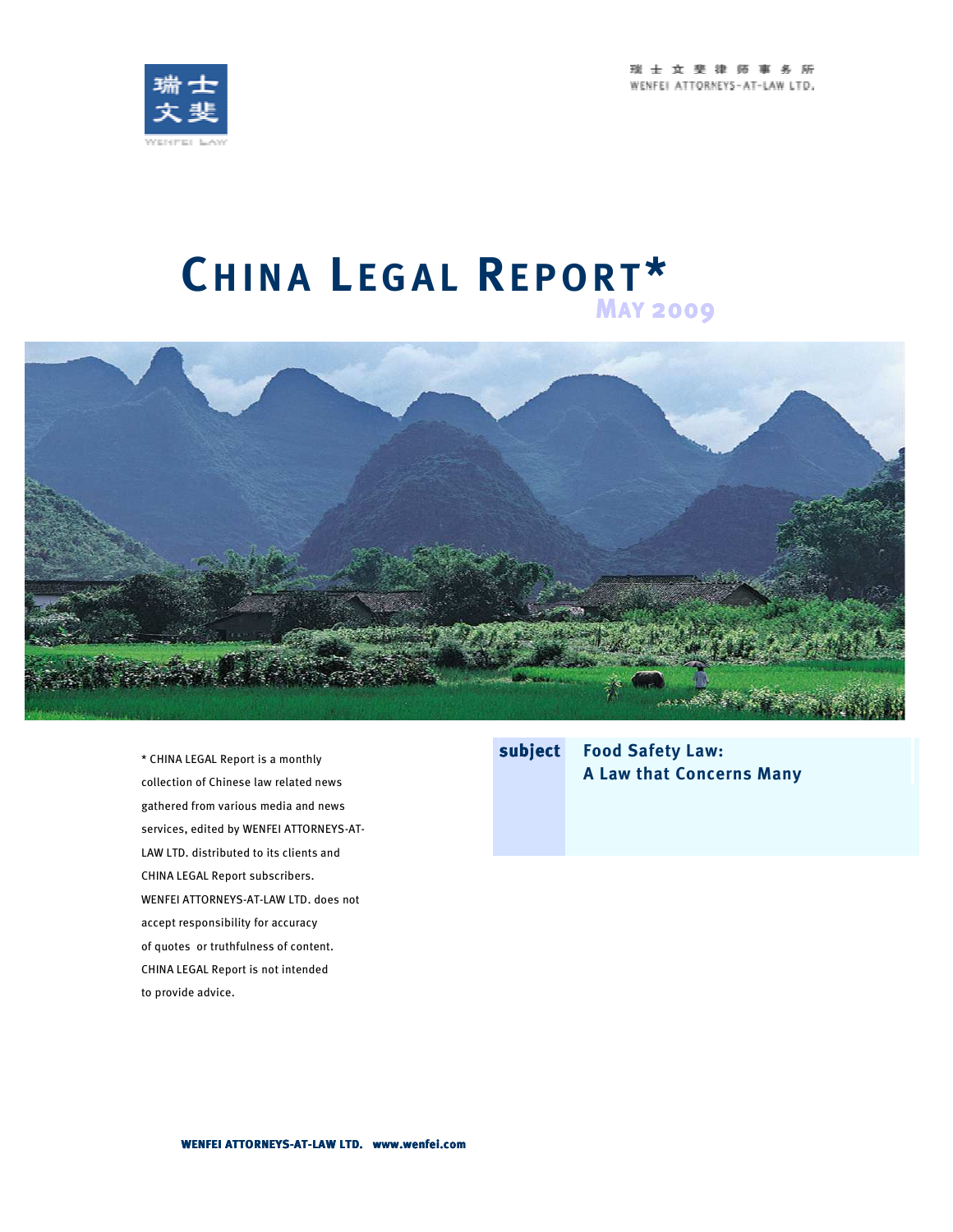#### FOOD SAFETY LAW: A Law That Concerns Many

On February 28, 2009, the Food Safety Law was adopted by the  $7<sup>th</sup>$  meeting of the Standing Committee of National People's Congress of China (hereinafter "the Law"). The Law will become effective as of June 1<sup>st</sup>, 2009.

The Law will affect many persons and companies, not only because in general, food safety is a matter closely related to the health or even lives of a vast amount of people in and outside of China, but also because this Law specifically grants rights to each individual consumer, directly or indirectly.

But also from a pure business point of view, this Law will affect many persons and companies: the Law regulates not only the food businesses, but also food-related businesses (packages, container, washing detergent, disinfector, food production equipments, etc.), certain conveniences-providers for food business (operators of centralized market, booth owners, organizers for food exhibition & sales, etc.), and others (advertisers for food products, food transporters, etc.).

In light of the above, this issue of our China Legal Report will give an in-depth introduction of this new Law, covering its background, structure, content, relation with neighboring laws, and considers possible future developments.

### I. Reasons for the new Law

The Law comes as a legislative response to a series of food safety incidents that happened in recent years in China and that have caused health hazards and the death of many. The widely-reported "Melamine-Milk Scandal" is only one of those incidents: before or even after it, a number of other major food scandals have been reported.

The official legislative initiative to address food safety can be traced back to the year 2005. The Standing Committee of the National People's Congress, however, did not include this initiative into its working plan until 2007. The Melamine-Milk Scandal has probably speeded up the legislative process and it has considerable influence on the content of the Law – in terms of tightening the administration system and in aggravating the responsibilities of the food industry and related parties.

Before the implementation of this Law, the Chinese legislation was naturally not silent about food safety. At present, there are nearly 20 laws, 40 administrative regulations, and 150 orders effective, which were issued by different ministries at the national level. In addition to these laws, regulations and orders a wide variety of provincial and lower level regulations can be found. The recent food safety incidents however, exposed the present system to be inadequate: there is not a consolidated Food Safety Law and the Food Hygiene Law, around which the existing system is built, is not able to cover all food safety issues; furthermore, the power to regulate food safety is divided among various government departments and conflicts between the involved authorities about their respective responsibilities are not uncommon; at the moment so many food safety standards are effective in so many different laws, regulations and rules and issued by so many different governmental bodies that it is difficult for companies involved in this business to know, which regulations and standards are applicable to their respective business.

The above background is important to understand the concerns and rationale behind this new Law, including also why the approach of enacting a new Food Safety Law is chosen, instead of revising the old Food Hygiene Law. The latter procedure was discussed at first, but apparently the concerns of the public could not be satisfied by amending the old law.

The old Food Hygiene Law, issued in 1995, will still remain effective until June  $1<sup>st</sup>$  and will at that time be replaced by the new Law.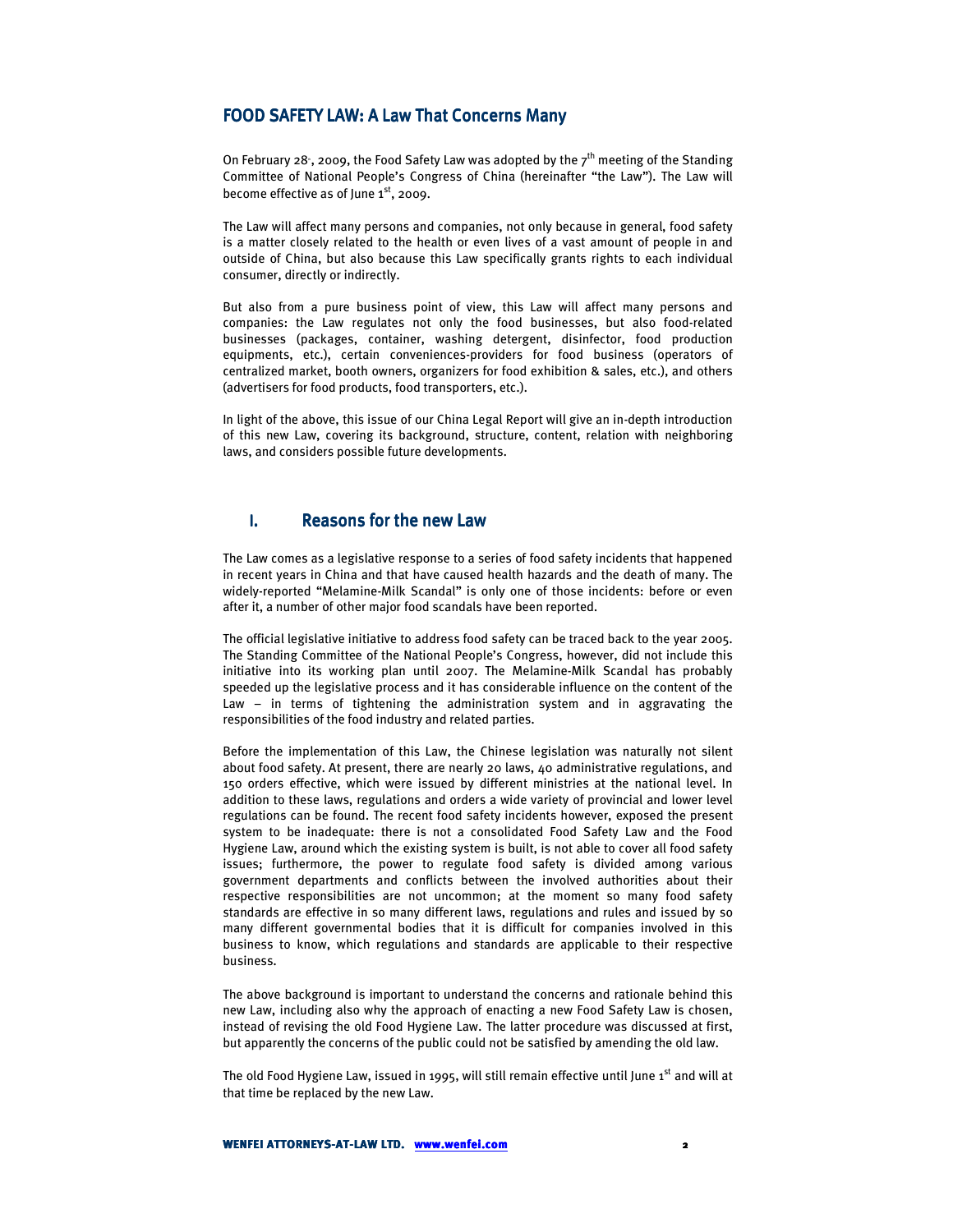#### $II.$  Structure of the new Law

The Law consists of 104 articles in ten Chapters:

- 1. General Provisions (Art.1-10)
- 2. Surveillance and Assessment of Food Safety Risks (Art.11-17)
- 3. Food Safety Standards (Art.18-26)
- 4. Food Production and Distribution (Art.27-56)
- 5. Food Examination (Art.57-61)
- 6. Food Import and Export (Art.62-69)
- 7. Dealing with Food Safety Incidents (Art.70-75)
- 8. Supervision and Administration (Art.76-83)
- 9. Legal Responsibilities (Art.84-98)
- 10. Supplementary Provisions

## III. The new Law changes a lot

The Law is not a revision of the old Food Hygiene Law, of course not because of the change in name, but because of substantial material changes:

#### 1. Reorientation: emphasis on business operators

Compared to the Food Hygiene Law and the system built around it, the new Law implements a clearly identifiable shift from emphasizing the food business operators' passive compliance with the laws and the government's supervisory responsibilities, to underlining the business operators' role as an active and principal responsible actor for guaranteeing food safety.

This can clearly be seen in article 3 of the Law: "The food business operators shall pursue their business in compliance with the law, regulations and food safety standards, shall be responsible to the society and the public, guarantee food safety, accept the supervision of the society, and assume social responsibilities".

The most conspicuous embodiment of this reorientation is the food-recalling system. According to the provisions of the new Law, if a food producer finds that the products it produced do not meet the food safety standards, it shall stop the production and call back the products that have already been delivered to clients. Besides, the Law also requires a complete system of examination of food products and requires food business operators to record the in- and out-flow of food materials, additives and products, etc.

## 2. New Administration System: more coordination, stricter responsibilities responsibilities

According to the Law, a Food Safety Committee will be set up by the State Council. The functions of this Food Safety Committee shall be defined by the State Council. Supposedly, this Committee is intended to ensure a more effective coordination of the different departments.

Like according to the old law, the Ministry of Hygiene will still be responsible for general coordination, food safety assessments, promulgation of safety standards, etc.; and the General Administration of Quality Supervision, Inspection and Quarantine, the State Administration of Industry and Commerce, and the State Food and Drug Administration will be responsible respectively for the administration of food production, distribution, and catering services.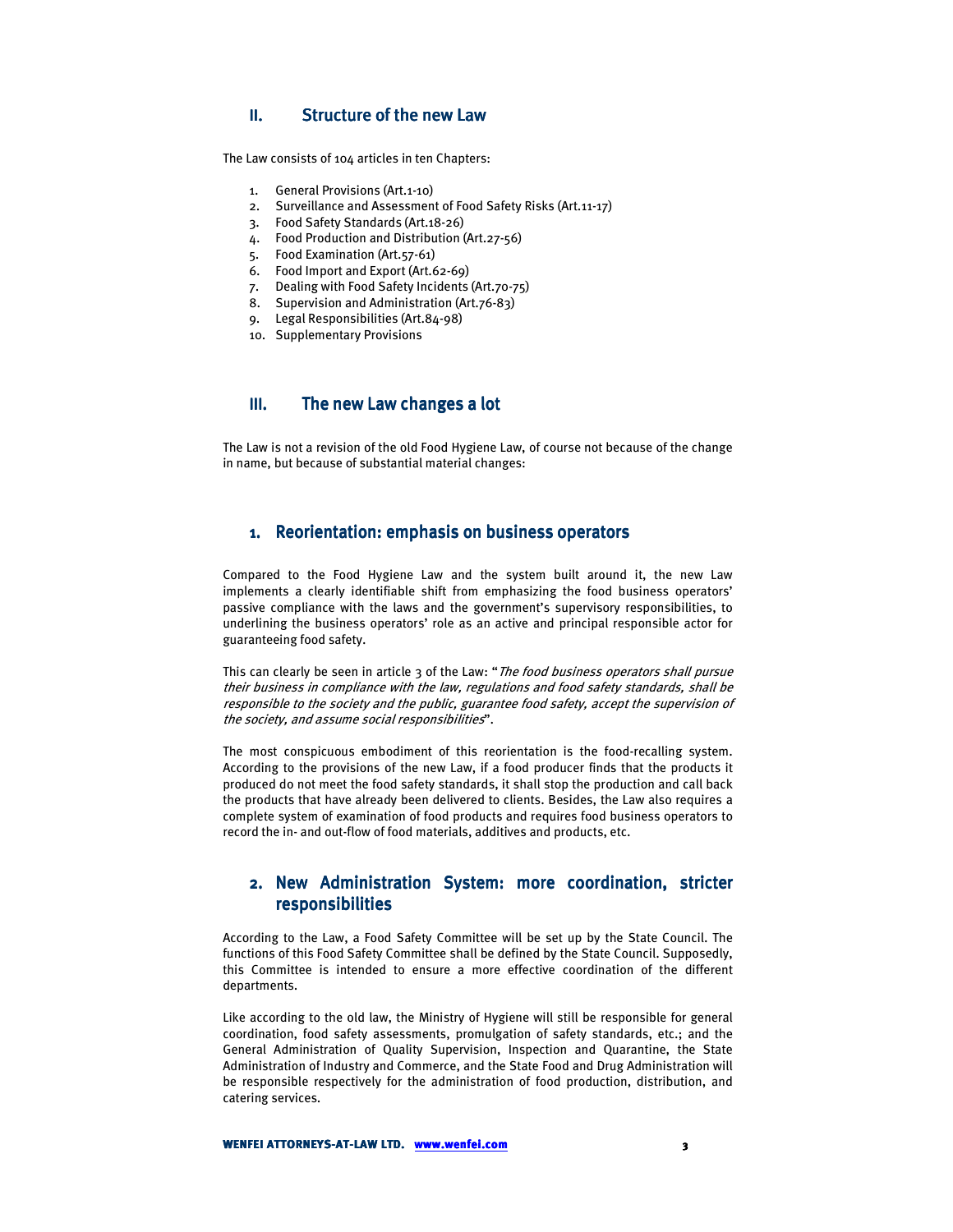At the local level, instead of different departments working on their own, the Law provides that local governments at and above the county level, shall in an integrated way lead, coordinate, and organize food safety administration and supervision. These measures should improve the coordination between the different departments involved. However, there are also concerns that granting so much power to the local governments might aggravate local protectionism.

The Law also imposes stricter responsibilities on the government and its relevant departments. In case of major food accidents, the officials in charge and other directly responsible officials of the local government may receive disciplinary punishment or may even be dismissed, if their failure to fulfill their duties contributed to the accidents. The officials in charge and other directly responsible officials of the relevant departments may also receive the same disciplinary punishments for misuse or negligence of their duties.

#### 3. Risk Surveillance and Assessment System

Drawing the lessons from several major food safety incidents in the past, during which a delayed reporting of these incidents caused additional damages, the Law introduced a risks surveillance and assessment system. It basically requires the authorities to implement surveillance plans and requires the relevant departments of the State Council to immediately report any food safety risks to the Ministry of Hygiene. Regarding the assessment of these risks, the Law requires the respective authorities to conduct an assessment, if the Ministry of Hygiene suspects the existence of risks. The other relevant departments of the State Council also have the right to propose an assessment.

However, due to the fact that the law is rather general in this regard, and no legal liabilities are provided for in case of violation of this system, the effectiveness of this system still remains to be seen.

### 4. Sorting out the Standards

A news report by Xinhua News Agency in August 2007 states that until that date more than 400 national standards were implemented. In addition to these national standards, there are many other industrial standards, local standards, quality standards, etc.

In light of this, the Law provides that the Ministry of Hygiene shall reassess and unify the existing standards and publish them. In principle, only the Ministry of Hygiene has the power to promulgate new national food safety standards.

The local government may only promulgate food safety standards, in case there are no national standards covering the same issue. In case neither a national nor a local food safety standard exists, the food producer shall stipulate the enterprise's own standards and file such standards in the records of the provincial administration of hygiene.

# 5. Stricter Requirements for Food Businesses and Related **Parties**

Compared to the Food Hygiene Law, the new Law introduces the following important changes:

(a) It is expressly forbidden to produce food, which is intended for consumption by children and other special groups of people, without the nutrition ingredients meeting the respective standards.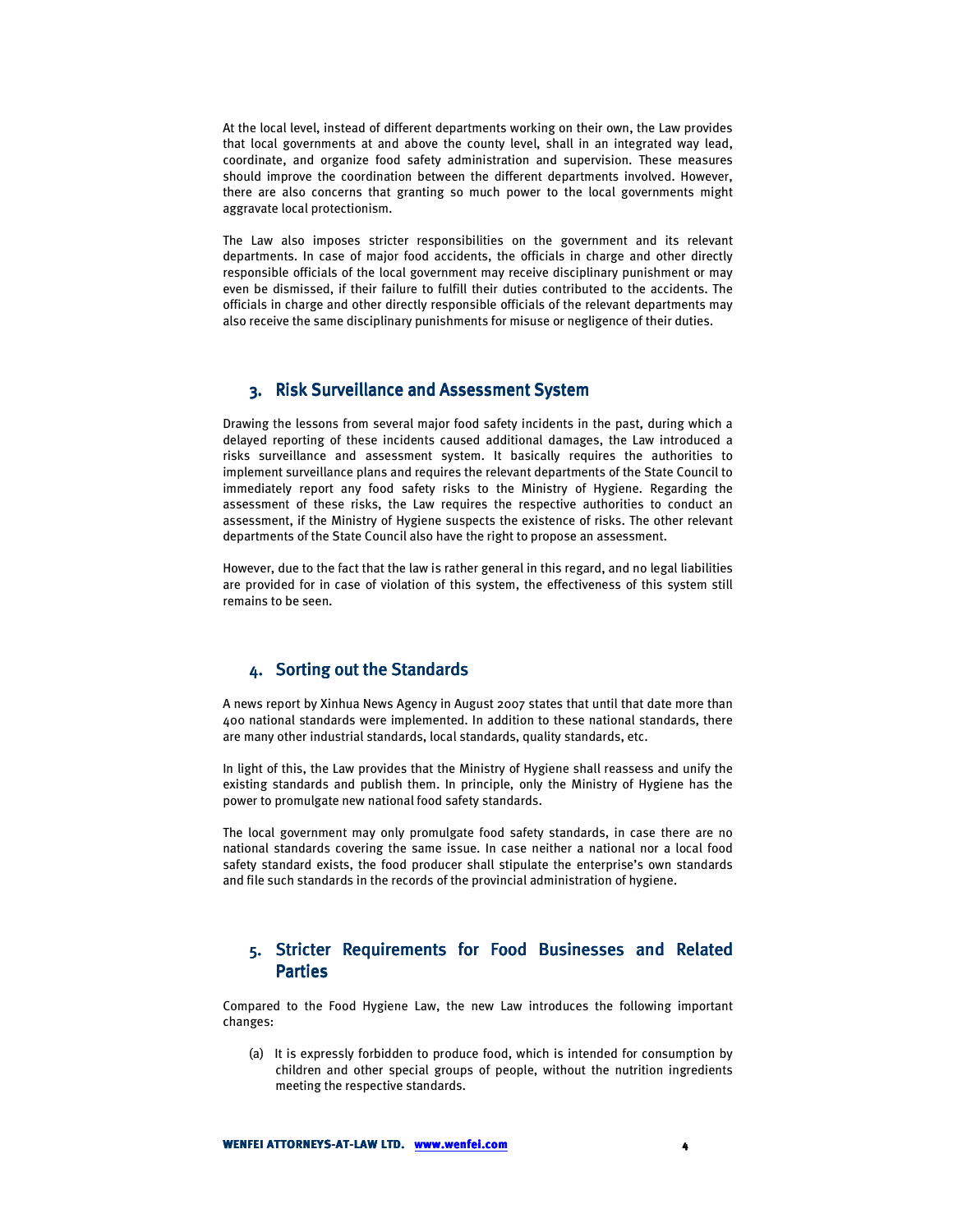- (b) Only the central government has the power to ban, for specific purposes such as prevention of certain diseases, the production and distribution of certain food. The provincial governments do not have this power anymore.
- (c) The Law also contains specific provisions on food additives and implements a permission system for the production of food additives, the application procedure for using new food materials or producing new food additives or new food-related products, use and labeling of food additives, etc.
- (d) Organizers of centralized markets, booth renters, and hosts of exhibitions & sales have the obligation to check the food business permits of the food business operators in their venues, inspect the sites, and report any violation, etc. to the responsible authorities. Otherwise, these persons and the operators shall bear joint responsibility.
- (e) Requirements for food advertisements: food advertisements shall not contain any reference to disease prevention or curing functions; the authorities and the examination institutions, food industrial associations, and consumers' association shall not advertise or otherwise recommend food; and social associations or other organizations or individuals shall not provide services to fraudulent or misleading food advertisement – otherwise, they shall be jointly responsible for the damage caused to consumers.
- (f) The Law also maintains the Food Hygiene Law's requirement on food transportation: Containers and other equipment used for transporting, loading and unloading food shall be safe, clean, meet temperature requirements, etc.

## 6. Abolishment of Examination-Exemption

The most notable change in this regard is that, the system of exemptions from examination is abolished. This has the effect that every food business operator will be subject to periodic or non-periodic examinations. This is also a lesson directly drawn from the major food incident in the past: "Sanlu" the main producer of contaminated milk was at the relevant time enjoying an exemption from examination.

### 7. Strengthened Import & Export Regulation

- (a) The Law reaffirms that imported food shall meet the national food safety standards of China. For food to be imported, on which no food safety standards are implemented yet, or for the first-time importation of new food additives and new food-related products, the law requires the importer to submit safety assessment documents in order to receive an import permission by the Ministry of Hygiene.
- (b) Companies exporting foods to China shall be registered with the administration of entry-exit inspection and quarantine, which shall periodically publish the list of registered enterprises.
- (c) Pre-packaged food products, exported to China, shall also have Chinese labels and instructions, which shall meet the requirements of the Chinese law, indicating the origin of the product and the name, address and contact methods of the Chinese distributor. Otherwise, the export of these products to China will not be allowed.
- (d) The administration of entry-exit inspection and quarantine will establish and publish the credit records (i.e. to our understanding, based on the results of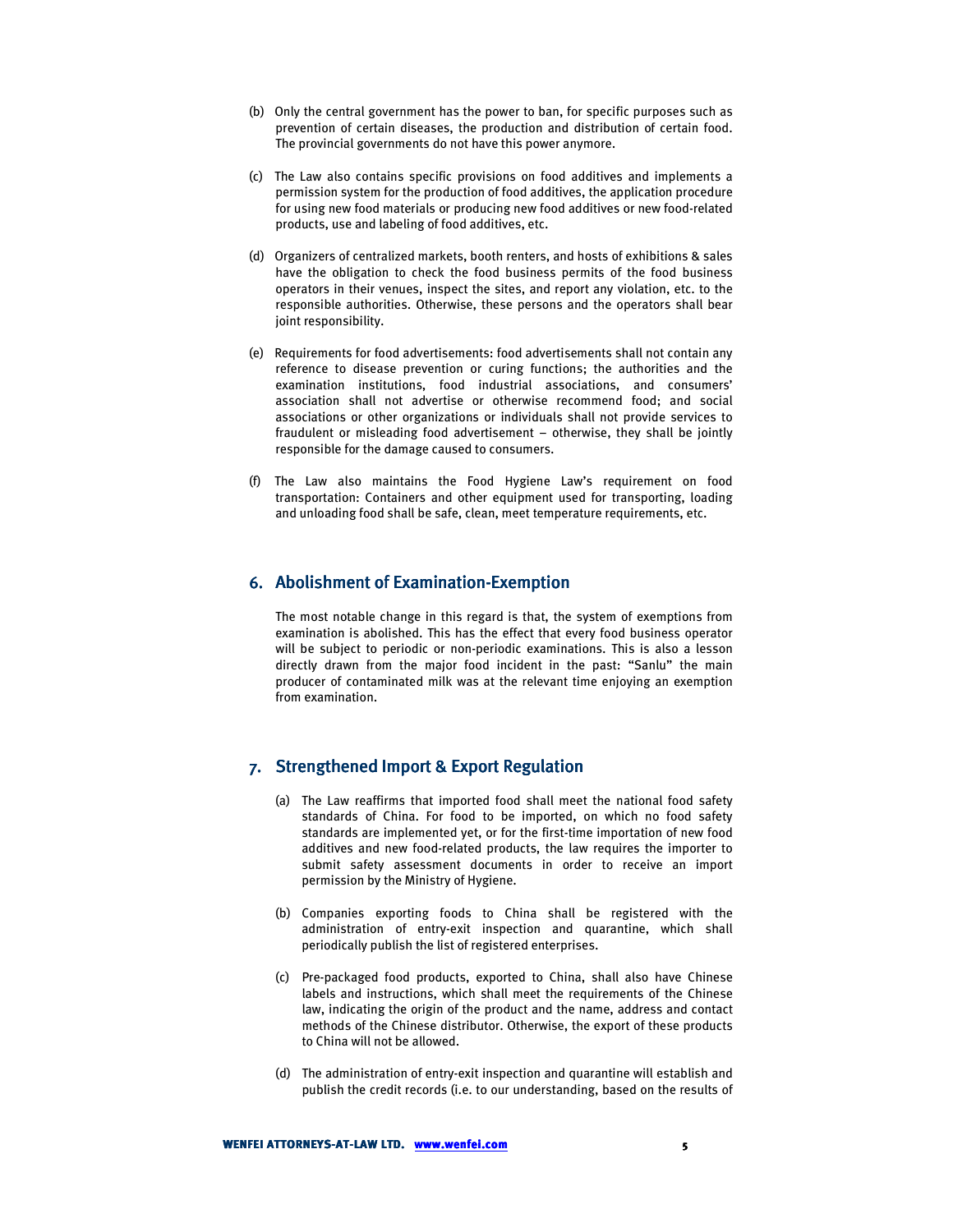inspection and quarantine) of food importers, exporters and producers of exported foods. For enterprises with lower credits, a stricter inspection will be imposed.

## 8. Aggravated Punishments for Violations by Business **Operators**

Not only the punishments for the government and its relevant departments have been aggravated as mentioned above, so do the legal consequences for violations by business operators. This is reflected in the following:

- (a) More punishable violations: For example, the following are now explicitly punishable: food intended for children or special groups of people does not meet the nutrition standards; the enterprise's own food safety standards fail to be put in the records of competent authorities; the operator of centralized market, etc. fail to examine the food business permit; the food business operators do not establish an in-out-flow record system, etc.
- (b) Higher Fines: the standard fine for most violations conducted by a business operator accumulates to 2,000-50,000 RMB (for cases, in which the value of food products involved do not exceed 10,000 RMB), or 5-10 times of value of the food products involved (for the case, in which the value of food products involved is above 10,000 RMB). If the circumstances are serious, the business license may also be cancelled. In this case the responsible person is not allowed to be active in food business operations or management within five years.
- (c) 10-Times Payment: in case a violation by a food business operator causes personal or property damage, the consumers, besides asking for compensation, may ask the food producer or seller to pay a compensation in the amount of 10 times of the food price.
- (d) Responsibilities of Related Parties: in line with the obligations of the other related parties, the Law provides for the legal basis for punishments and liabilities of operators of centralized markets, booth owners, exhibition & sale organizers, food transporters, food examination institutions and personnel, people involved in fraudulent or misleading food advertisement, food industrial associations, consumers' associations, etc.

#### IV. Relationship between the Law and other laws/regulations

The Law does not apply to the regulation of products primarily sourced from agriculture. Products primary sourced from agriculture are governed by the Law on Quality and Safety of Agricultural Products (effective as of November 1, 2006). However, the promulgation of quality and safety standards and the publication of the safety information for such products are subject to this Law.

The Law does not provide for any special rule about its relationship with other laws, such as the Products Quality Law and the Consumers Protection Law. In our opinion, within their respective common areas, the Food Safety Law shall be considered as "special law" of Products Quality Law and Consumers Protection Law respectively, and therefore the Food Safety Law enjoys a priority in application. In matters, which are not covered by the Food Safety Law, the other two laws shall be applied respectively.

Its relationship with other laws shall be dealt with according to the general principles regarding conflicting regulations: laws implemented by a higher legislative organ enjoy priority over those from lower level organs; special laws enjoy priority over general laws; newer laws enjoy priority over older laws.